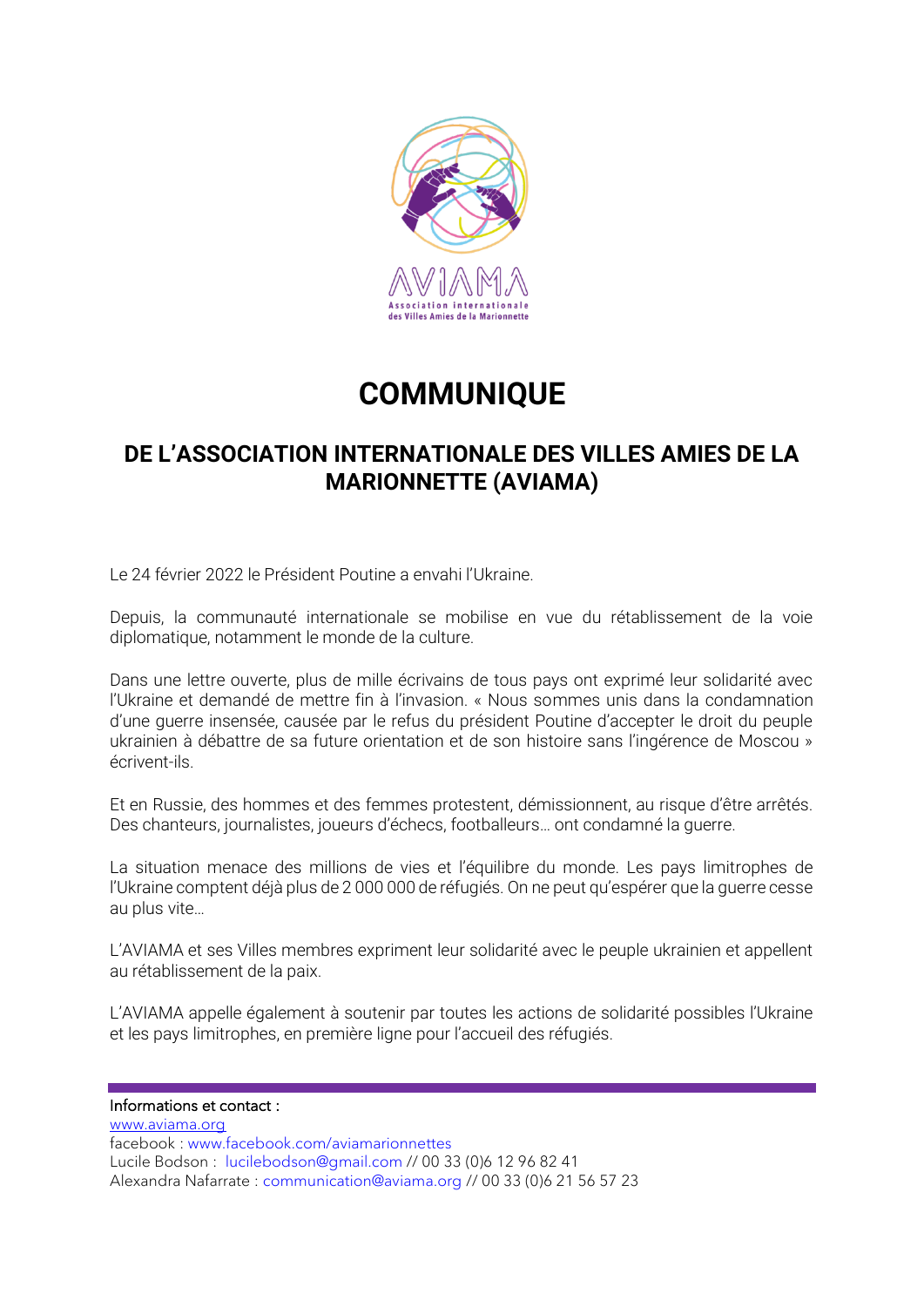

# **COMMUNIQUE**

### **OF INTERNATIONAL ASSOCIATION OF PUPPET FRIENDLY CITIES (AVIAMA)**

On February 24, 2022, President Putin invaded Ukraine.

Since then, the international community has been mobilizing for the restoration of the diplomatic way, especially the world of culture.

In an open letter, more than a thousand writers from all countries expressed their solidarity with Ukraine and called for an end to the invasion. "We are united in condemning a senseless war caused by President Putin's refusal to accept the right of the Ukrainian people to debate their future direction and history without interference from Moscow," they wrote.

And in Russia, men and women are protesting, resigning, risking arrest. Singers, journalists, chess players, footballers... have condemned the war.

The situation threatens millions of lives and the balance of the world. There are already more than 2 000 000 refugees in the countries bordering Ukraine. We can only hope that the war will end as soon as possible...

AVIAMA and its member cities express their solidarity with the Ukrainian people and call for the restoration of peace.

The AVIAMA also calls for all possible solidarity actions to support Ukraine and its neighbouring countries, which are in the front line of refugee reception.

#### Information and contact:

[www.aviama.org](http://www.aviama.org/) facebook : [www.facebook.com/aviamarionnettes](http://www.facebook.com/aviamarionnettes) Lucile Bodson : [lucilebodson@gmail.com](mailto:lucilebodson@gmail.com) // 00 33 (0)6 12 96 82 41 Alexandra Nafarrate : [communication@aviama.org](mailto:communication@aviama.org) // 00 33 (0)6 21 56 57 23